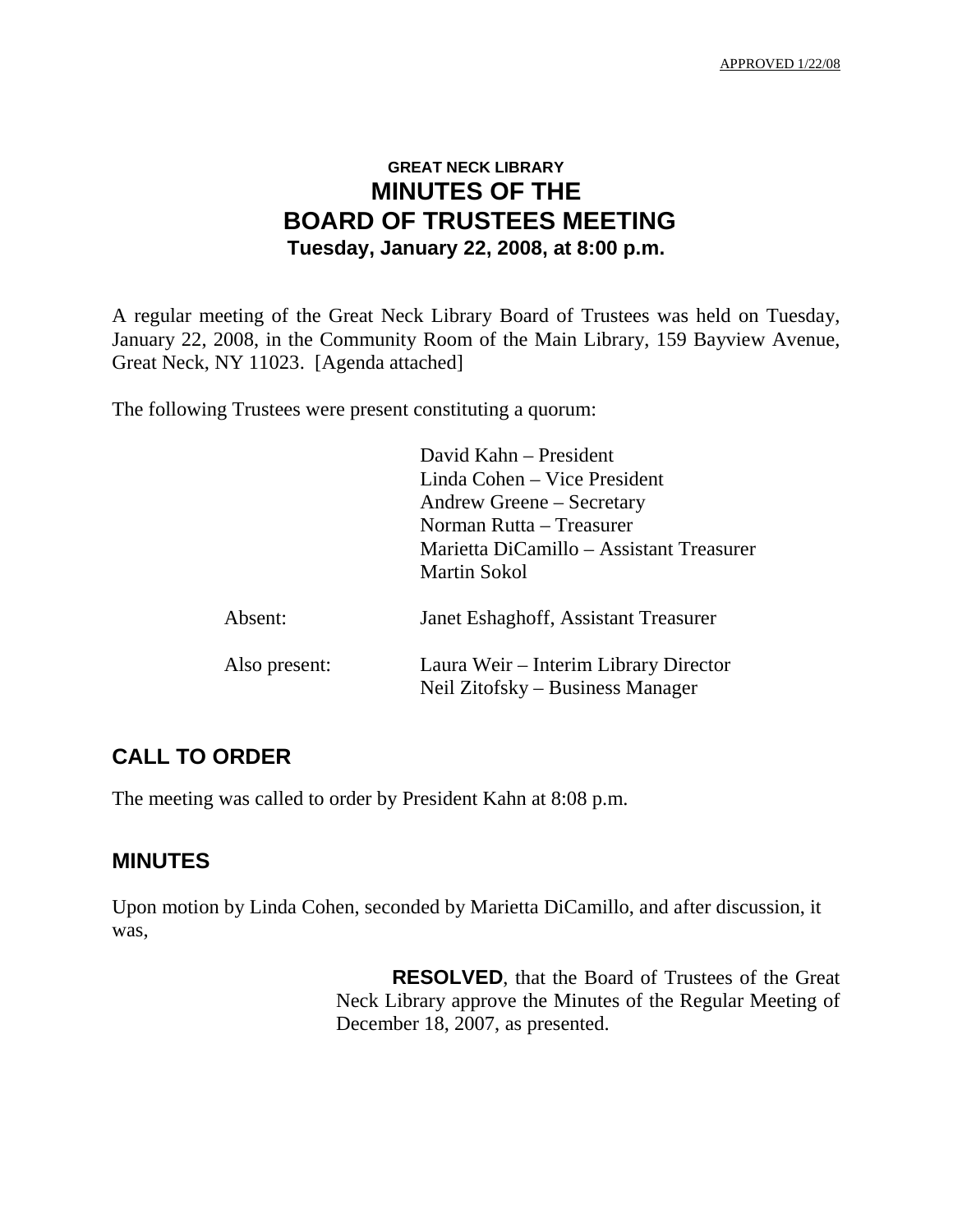\_\_\_\_\_\_\_\_\_\_\_\_\_\_\_\_\_\_ At the December 18, 2007, meeting five trustees were in attendance which constituted a quorum. There were two resolutions [awarding snow removal contract to EPG Construction and the airing of policy] that were passed by three affirmative votes.

\_\_\_\_\_\_\_\_\_\_\_\_\_\_\_\_\_\_\_\_\_\_\_\_\_\_\_\_\_\_\_\_\_\_\_\_\_\_\_\_\_\_\_\_\_\_\_\_\_\_\_\_\_\_\_\_\_\_\_\_\_\_\_\_\_\_\_\_\_\_\_\_\_\_\_\_\_\_\_\_\_\_\_\_\_\_\_

Trustee Sokol declared that two motions passed at the December 18, 2007, meeting that were invalid. He read an excerpt from the Handbook for Library Trustees which states: *No matter what makes a quorum, it is important to note that, under New York State Law, no action can be approved without a "majority of the whole". In other words, should your Board consist of seven members, an affirmative vote of four is always required for a motion to pass, regardless of the number of trustees in attendance. Tie votes defeat the motion*. Few votes taken at the last meeting that did not reach four.

At the last meeting, Trustee DiCamillo raised this issue and Interim Director checked our bylaws and that supersedes the Trustees Handbook. It was not sure whether or not this was in violation of New York State Law. The President said this could be handled under New Business and if votes will have to be rescinded, then that will be done. [see New Business]

#### New Business

Attorney should be asked if this is illegal and as an association library, if we are required to follow the laws of the NY State Handbook for Trustees.

**VOTE:** Yes – 6 (Cohen, DiCamillo, Greene, Kahn, Rutta, Sokol) *MOTION CARRIED UNANIMOUSLY*

## **TREASURER'S REPORT – PERSONNEL REPORT**

During the month of December 2007, revenue received was \$993,799. Total expenses were \$642,538.

At the close of business, December 31, 2007, total unadjusted operating fund holdings were \$1,986,985. Of these funds, \$1,984,205 was on deposit at HSBC and Chase Bank, and \$2,780 was on hand in Petty Cash funds at Main and the Branches. This compares to a December 31, 2006, balance of \$1,253,031.

Additionally, the unadjusted cash balance of the Main Building and Special Services fund was \$1,269,197; the Automated Library fund was \$60,195; the Restricted Gift fund was \$373,374; the Branch and Special Services fund was \$109,813. These funds totaled \$1,812,579 on December 31, 2007. The December 31, 2006, total was \$1,418,970.

Upon motion by Norman Rutta, seconded by Marietta DiCamillo, and after discussion, it was,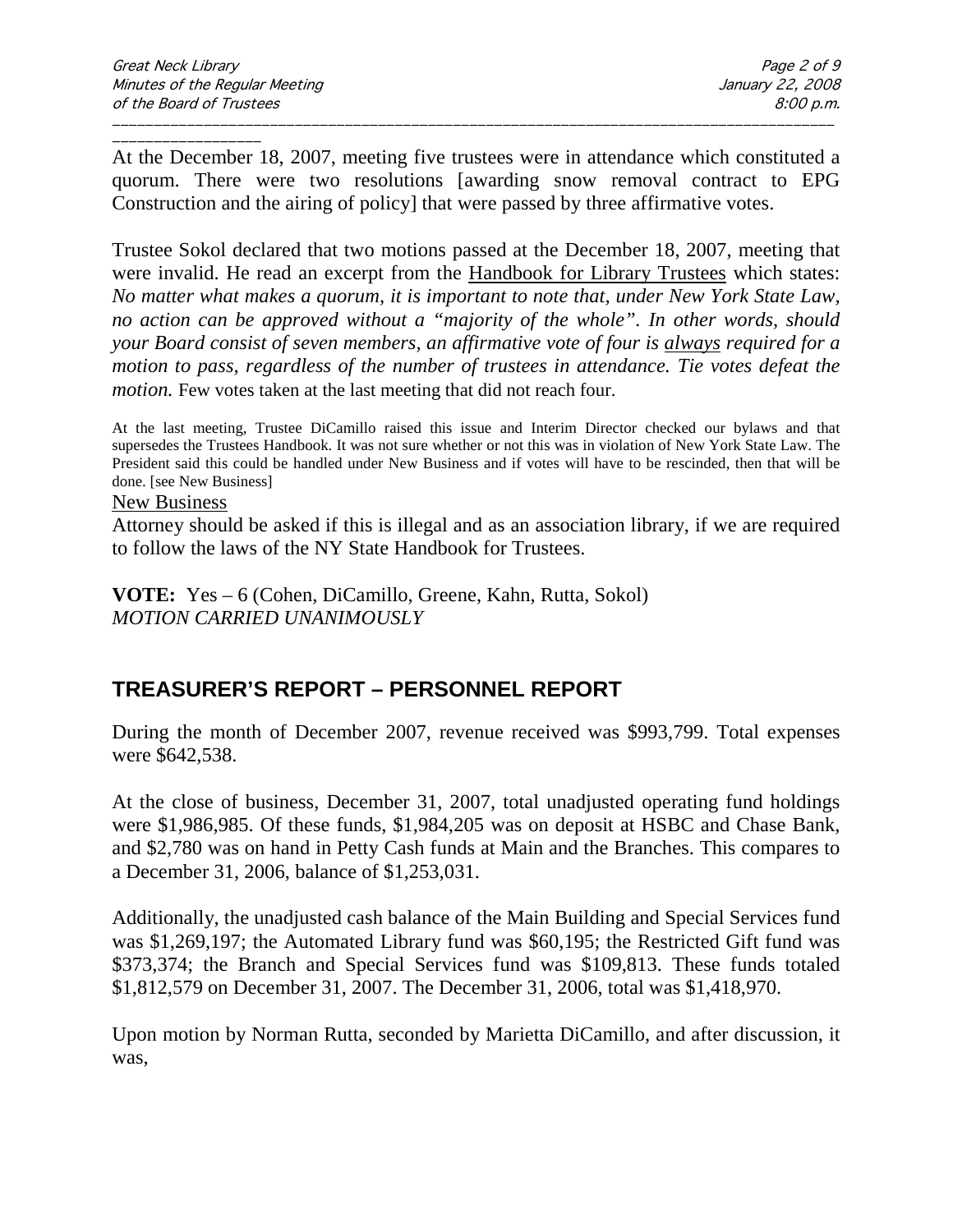\_\_\_\_\_\_\_\_\_\_\_\_\_\_\_\_\_\_ **RESOLVED,** that the Board of Trustees of the Great Neck Library accept the January 22, 2008, Treasurer's Report with the Personnel Changes of December 13, 2007, through January 17, 2008.

\_\_\_\_\_\_\_\_\_\_\_\_\_\_\_\_\_\_\_\_\_\_\_\_\_\_\_\_\_\_\_\_\_\_\_\_\_\_\_\_\_\_\_\_\_\_\_\_\_\_\_\_\_\_\_\_\_\_\_\_\_\_\_\_\_\_\_\_\_\_\_\_\_\_\_\_\_\_\_\_\_\_\_\_\_\_\_

#### *Public Comments: Ralene Adler, Stanley Romaine, Jonathan Kahn*

In answer to a question from the audience on why the \$208,000 debt to H2L2 incurred in 2005 did not appear under liabilities in the Treasurer's Report, Trustee Rutta said that the matter has been referred to Counsel. He is currently in negotiations to determine whether it is a liability or not. The auditor was made aware of this and when he issues an audit he will determine whether it is a liability or not. At the moment, the Board has not yet authorized that expenditure which is what it takes to get an amount charged against fund balances.

The Business Manager reminded that the financial statements as presented at all these meetings are on a cash basis and it is not until the auditor makes his adjustments that it is adjusted to an accrual basis.

At the last Finance Committee, Business Manager Zitofsky was instructed to speak to the accountant. They did not give a recommendation on how to treat this money at this time but when they come in to do field work they will address it at that time.

**VOTE:** Yes – 6 (Cohen, DiCamillo, Greene, Kahn, Rutta, Sokol) *MOTION CARRIED UNANIMOUSLY*

Upon motion by Norman Rutta, seconded by Marietta DiCamillo, and after discussion, it was,

**RESOLVED,** that the Board of Trustees of the Great Neck Library authorize the Treasurer, who has reviewed all checks and supporting documentation, to pay the persons named in the Warrant dated December 13, 2007, through January 17, 2008, Paid Checks numbered 0024998 through 0025002, 0025059 through 0025064, 1197 through 1198 and 36537 through 36552 and To-Be-Paid Checks numbered 36553 through 36693, the sums set against their respective names, amounting in the aggregate to \$344,674.98.

**VOTE:** Yes – 6 (Cohen, DiCamillo, Greene, Kahn, Rutta, Sokol) *MOTION CARRIED UNANIMOUSLY*

Upon motion by Norman Rutta, seconded by Marietta DiCamillo, and after discussion, it was,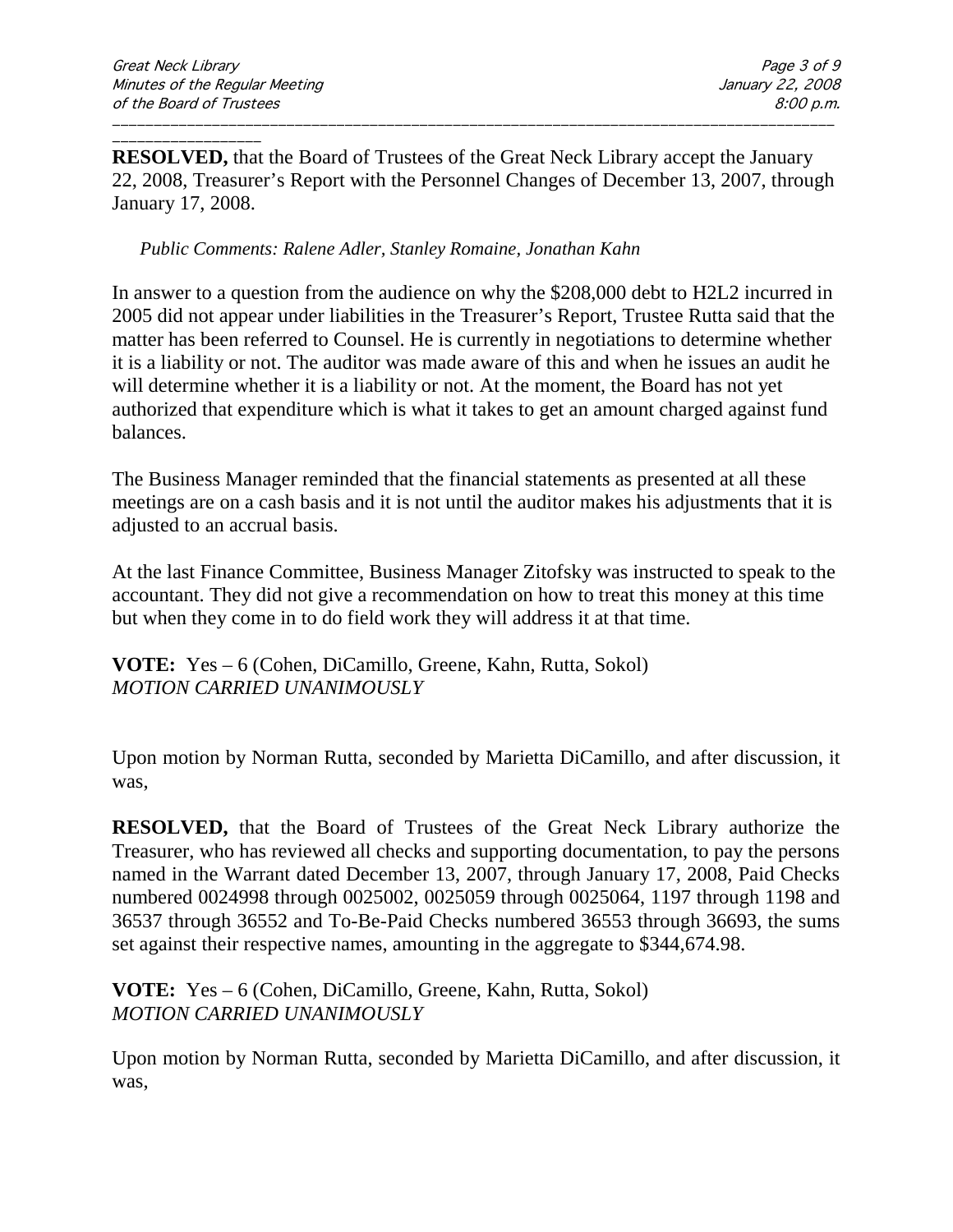**RESOLVED,** that the Board of Trustees of the Great Neck Library accept the Payroll Warrants for pay dates December 6, 2007, and December 20, 2007, which have been reviewed by the Treasurer, in the amounts of \$161,434.87 and \$171,886.90 respectively, for a total of \$333,321.77.

**VOTE:** Yes – 6 (Cohen, DiCamillo, Greene, Kahn, Rutta, Sokol) *MOTION CARRIED UNANIMOUSLY*

## **INTERIM DIRECTOR'S REPORT** [appended]

Pursuant to an email sent to the Board regarding the internet/telephone service at Lakeville and Station Branches, Interim Director Weir apprised the Board of the problem at the Lakeville and Station Branches with the telephone/internet service which has not been resolved yet.

\_\_\_\_\_\_\_\_\_\_\_\_\_\_\_\_\_\_\_\_\_\_\_\_\_\_\_\_\_\_\_\_\_\_\_\_\_\_\_\_\_\_\_\_\_\_\_\_\_\_\_\_\_\_\_\_\_\_\_\_\_\_\_\_\_\_\_\_\_\_\_\_\_\_\_\_\_\_\_\_\_\_\_\_\_\_\_

Neil - Broadview, telephone service provider, put a disconnection notice to Verizon thinking that it was something we are paying for and was not being using. It was erroneous and we thought we had resolved this on January  $5<sup>th</sup>$  when Parkville went out and Verizon got it working again. Unfortunately, they disconnected Station and then Thursday they disconnected Lakeville. Been on phone continuously They have been working on it but are unsure of when service will be back up. Trustee DiCamillo said that this is a breach of contract if they are not providing service and counsel should get in contact with Broadview to put some pressure on them and this might expedite the return of service. In the meantime, this is putting a lot of pressure on the Circulation Department at Main and Maintenance Department who has been making several trips daily to bring books to Main as computers are not working. All checkouts at these branches have to be handwritten and imputed in computer by staff at Main.

*Public Comments: Ralene Adler, Jo Ann Farley, Carol Frank, Marilyn Bliok, Jonathan Kahn*

# **OLD BUSINESS**

### COMPUTER CONSULTANT

Upon motion by Linda Cohen and seconded by Marietta DiCamillo and after discussion, it was,

> **RESOLVED,** that the Board of Trustees of the Great Neck Library take from the table the resolution to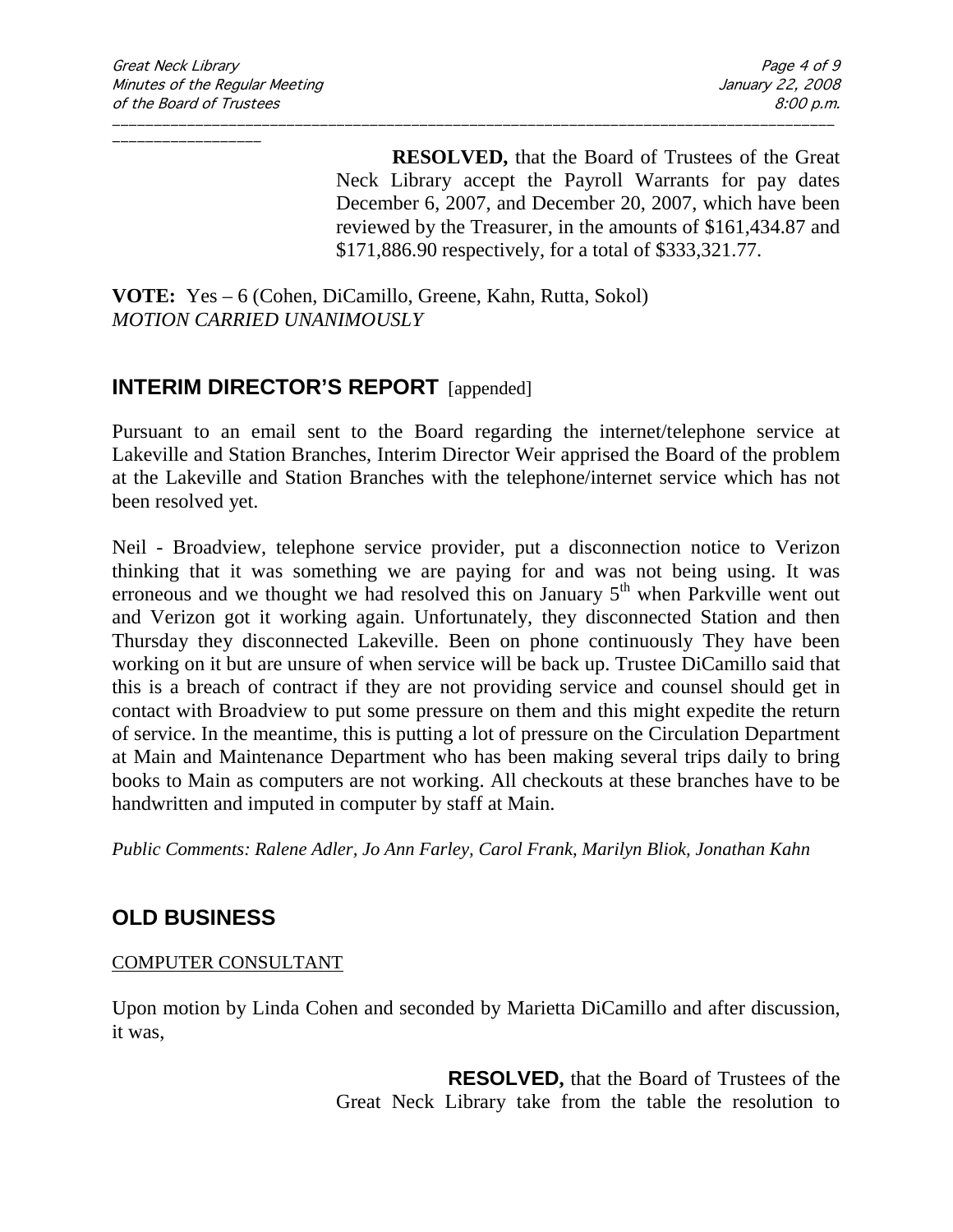execute a contract with Corstar Corp. for the provision of 50 hours of computer consulting services at a cost of \$6,000 to be charged to a new Computer Consulting line in the general operating fund.

**VOTE:** Yes – 6 (Cohen, DiCamillo, Greene, Kahn, Rutta, Sokol) *MOTION CARRIED UNANIMOUSLY*

Upon motion by Andrew Greene and seconded by Marietta DiCamillo and after discussion, it was,

\_\_\_\_\_\_\_\_\_\_\_\_\_\_\_\_\_\_\_\_\_\_\_\_\_\_\_\_\_\_\_\_\_\_\_\_\_\_\_\_\_\_\_\_\_\_\_\_\_\_\_\_\_\_\_\_\_\_\_\_\_\_\_\_\_\_\_\_\_\_\_\_\_\_\_\_\_\_\_\_\_\_\_\_\_\_\_

**RESOLVED,** that the Board of Trustees of the Great Neck Library authorize the execution of a contract with Corstar Corp. for the provision of 50 hours of computer consulting services at a cost of \$6,000, to be charged to a new Computer Consulting line in the general operating fund.

Computer Department is looking at upgrading the operating system that we use and to do some strategic planning and???

Prior to moving forward with any plan there will be a formal report to the Board with their recommendations as far as situation with the telephone at the branches.

When asked, Business Manager said he does not think we are paying for the *learning curve* but the 50 hours will actually be used when they are meeting with the Library or working on a project that we authorize. If the *learning curve* is not a part of the 50 hours, then the 50 hours are fine.

Estimate the three steps and how many hours they anticipate…and which hours we are paying for. Trustee was not sure it was a contract but trustee DiCamillo explained that is very standard operation in the computer world – you buy a block of time and you use the block of time. What I would suggest is to get an appendix to the contract be provided that itemizes what is charged against the 50 hours.

If the resolution is approved, the Manager will not doing anything until he has adequate assurance that what we think is what it is.

The Business Manager was directed to follow up and make sure that there is a clear specification as to the allocation of hours for each portion of service.

*Public Comments: Marilyn Bliok*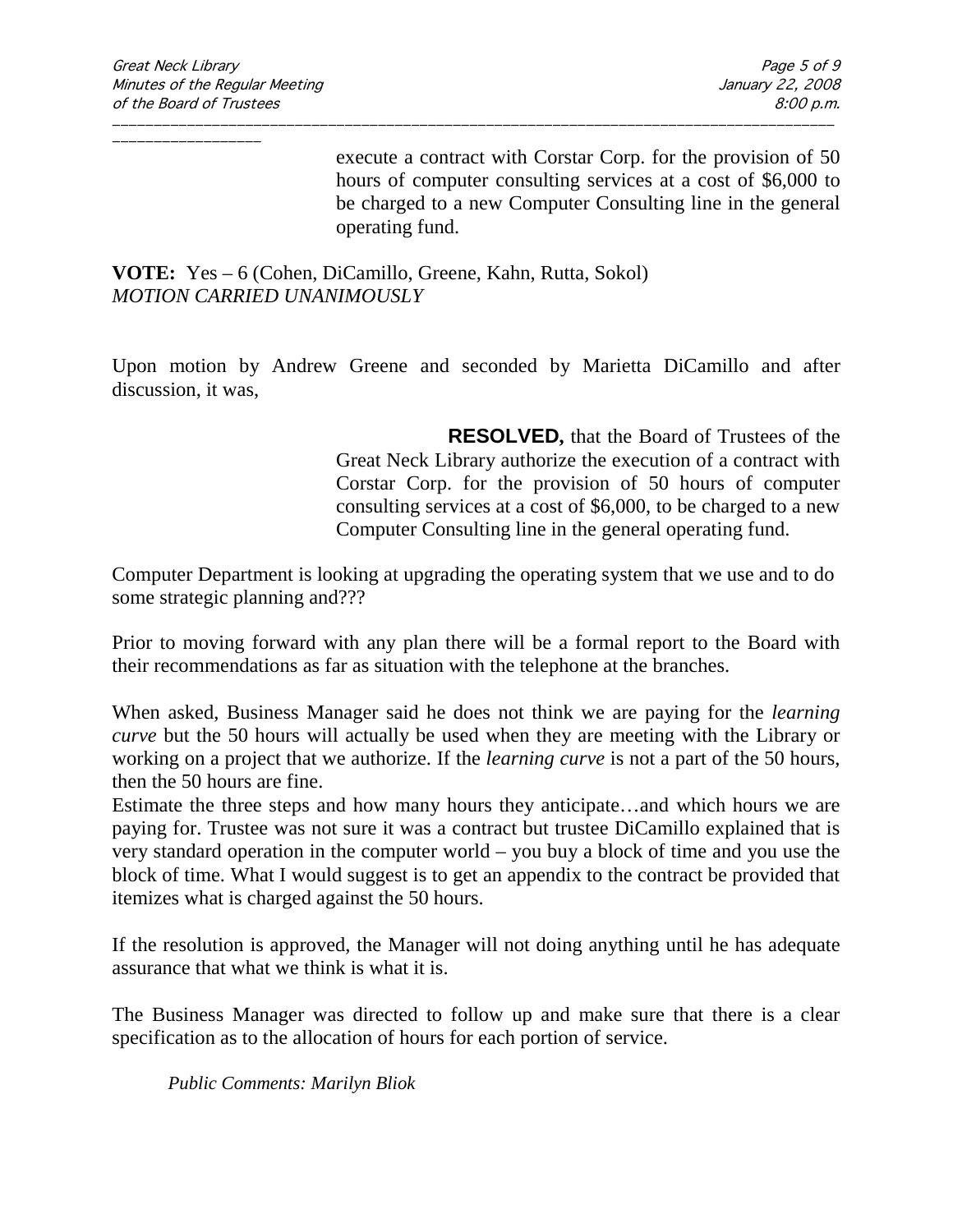**VOTE:** Yes – 6 (Cohen, DiCamillo, Greene, Kahn, Rutta, Sokol) *MOTION CARRIED UNANIMOUSLY*

### **NEW BUSINESS**

\_\_\_\_\_\_\_\_\_\_\_\_\_\_\_\_\_\_

quorum

#### COMPUTER OPERATING SYSTEM LICENSES

Upon motion by Norman Rutta and seconded by Marietta DiCamillo and after discussion, it was,

\_\_\_\_\_\_\_\_\_\_\_\_\_\_\_\_\_\_\_\_\_\_\_\_\_\_\_\_\_\_\_\_\_\_\_\_\_\_\_\_\_\_\_\_\_\_\_\_\_\_\_\_\_\_\_\_\_\_\_\_\_\_\_\_\_\_\_\_\_\_\_\_\_\_\_\_\_\_\_\_\_\_\_\_\_\_\_

**RESOLVED,** that the Board of Trustees of the Great Neck Library authorize the expenditure of up to \$28,000 for the renewal of various operating system licenses, to be charged to the Automated Library fund..

In a memo, Janet Fine, Head of Computers, brought to the attention of Business Manager Zitofsky that 130 computer workstations were using software illegally. We have 20 valid licenses for MS Windows 2000/XP operating systems which were copied on to 150 public and staff workstations. Each computer requires its own license.

Trustee Sokol inquired whether this was an opinion or she was speaking with legal authority when she said we broke the law and if not that statement should be changed.

Trustee DiCamillo explained how this could have possibly happened. One of the ways is you have Frankensteins, which is a machine that's made of parts. You buy parts – chasse, the motherboard, the hard drive, the ram – and then you put the whole thing together and then you roll it out on the floor and then you can use it as an operating computer. But you don't have with machine is the software that goes along which allows you to load the basic operating system that operates all your software. So what you do you take a copy that you currently have and you put it on the computer that does not have one. And so as you continue to do this the problem gets worse and worse. So, consequently, now sitting with 150 computers that have "pirated" copies of software which you cannot do.

Trustee Rutta commended Ms. Fine for doing a fine job in bringing this to the attention of the Board.

Trustee Greene took issues with this in that everything that goes on here is public record and if in fact there was action against the Library by Microsoft or the license source of the software the statements in here which I think are somewhat hyperbole we have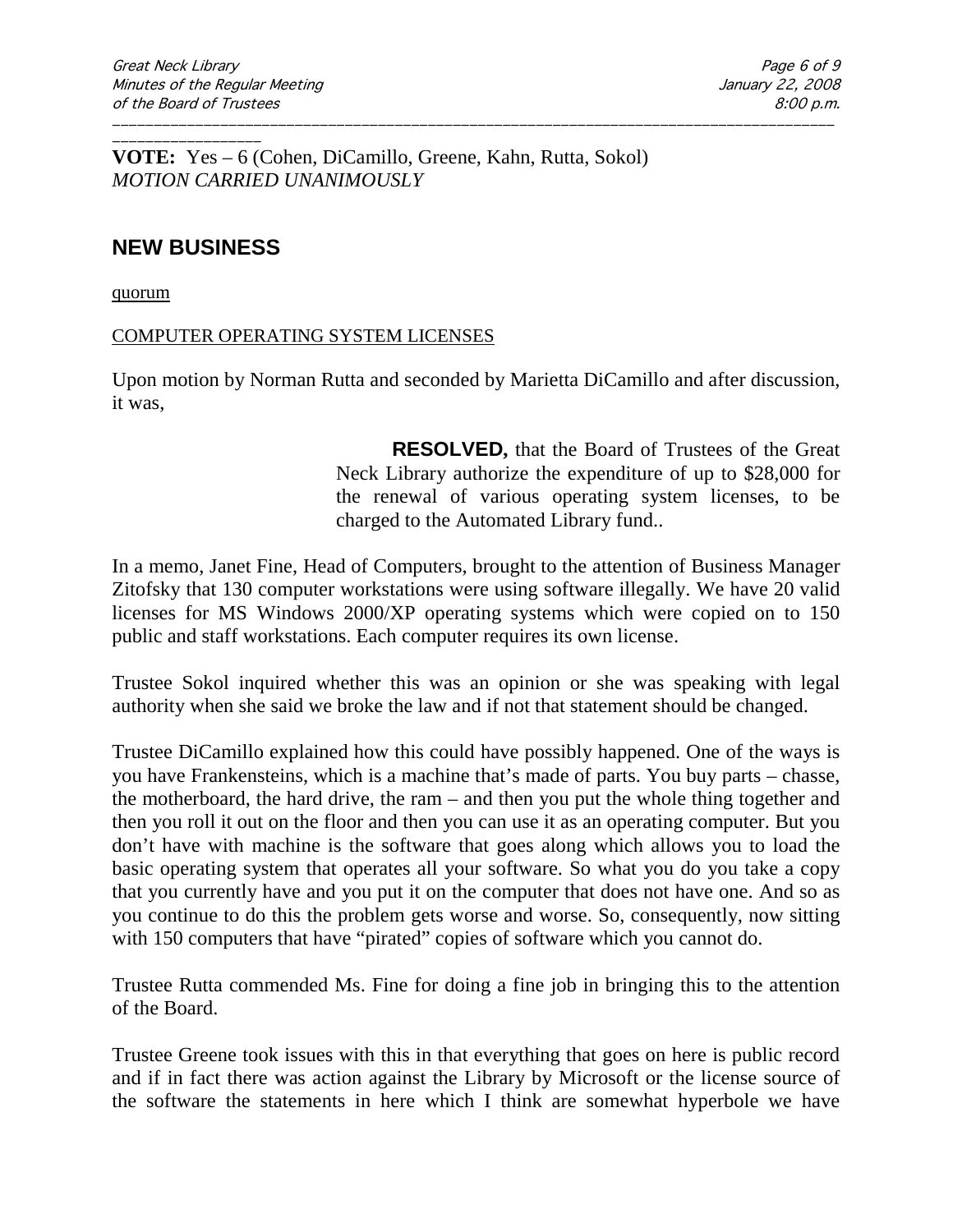committed criminal activity. From our own employee could be used against us in a horrible way – I think it shows bad judgment to make this a part of the public record and should have been handled differently. I don't concur this is subjecting us to criminal prosecution at all.

\_\_\_\_\_\_\_\_\_\_\_\_\_\_\_\_\_\_\_\_\_\_\_\_\_\_\_\_\_\_\_\_\_\_\_\_\_\_\_\_\_\_\_\_\_\_\_\_\_\_\_\_\_\_\_\_\_\_\_\_\_\_\_\_\_\_\_\_\_\_\_\_\_\_\_\_\_\_\_\_\_\_\_\_\_\_\_

Trustee Greene however, thought that it was an exercise of poor judgment for this to have been handled in public. If Microsoft were to take action against the Library, this statement here could have been used against the Library as committing criminal activity and our employee could have been used against the Library.

*Public Comments: Ralene Adler*

**VOTE:** Yes – 6 (Cohen, DiCamillo, Greene, Kahn, Rutta, Sokol) *MOTION CARRIED UNANIMOUSLY*

#### SOFTWARE PURCHASE

Upon motion by Linda Cohen, seconded by Andrew Greene, and after discussion, it was,

**RESOLVED,** that the Board of Trustees of the Great Neck Library approve the purchase of the software to upgrade to the OCLC Interactive via the Network at a cost of no more than \$11,200 to be charged to the Automated Library fund.

Trustee DiCamillo expressed her concerns regarding security element and how we are safeguarding from hackers.

**VOTE:** Yes **–** 6 (Cohen, DiCamillo, Greene, Kahn, Rutta, Sokol) *MOTION CARRIED UNANIMOUSLY*

#### LIBRARY LEGISLATION DAY

Upon motion by Marietta DiCamillo, seconded by Linda Cohen, and after discussion, it was,

> **RESOLVED,** that the Board of Trustees of the Great Neck Library authorize the Interim Director to attend the NYLA Library Lobby Legislative Breakfast in Albany, New York, on March 11, 2008, at a cost not to exceed \$305 to be charged to the Travel/Conference line of the operating budget.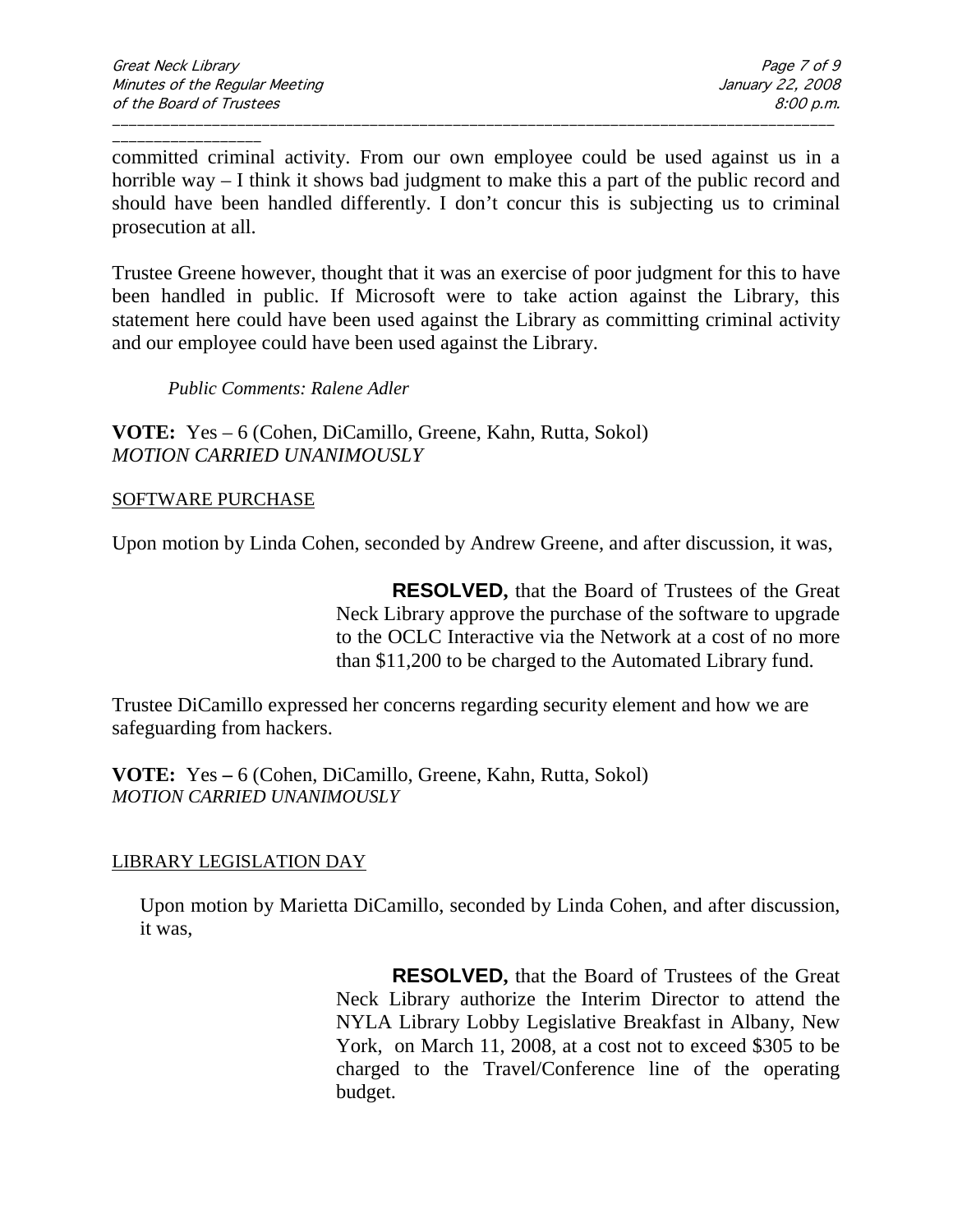**VOTE:** Yes **–** 6 (Cohen, DiCamillo, Greene, Kahn, Rutta, Sokol) *MOTION CARRIED UNANIMOUSLY*

#### INNOVATIVE USERS GROUP

Upon motion by Martin Sokol, seconded by Marietta DiCamillo, and after discussion, it was,

\_\_\_\_\_\_\_\_\_\_\_\_\_\_\_\_\_\_\_\_\_\_\_\_\_\_\_\_\_\_\_\_\_\_\_\_\_\_\_\_\_\_\_\_\_\_\_\_\_\_\_\_\_\_\_\_\_\_\_\_\_\_\_\_\_\_\_\_\_\_\_\_\_\_\_\_\_\_\_\_\_\_\_\_\_\_\_

**RESOLVED,** that the Board of Trustees of the Great Neck Library authorize the attendance of one member of the professional staff at the Innovative Users Group meeting to be held in Washington, DC, from April 28-30, 2008, at a cost not to exceed \$1,378 to be charged to the Travel/Conference line of the operating budget.

**VOTE:** Yes **–** 6 (Cohen, DiCamillo, Greene, Kahn, Rutta, Sokol) *MOTION CARRIED UNANIMOUSLY*

#### EXCESS EQUIPMENT

Upon motion by Andrew Greene, seconded by Linda Cohen, and after discussion, it was,

**RESOLVED,** that the Board of Trustees of the Great Neck Library declare the items listed on the appended schedule excessed and authorize the Interim Director to dispose of same in an appropriate manner.

**VOTE:** Yes **–** 6 (Cohen, DiCamillo, Greene, Kahn, Rutta, Sokol) *MOTION CARRIED UNANIMOUSLY*

### **CORRESPONDENCE** (attached)

Ralene Adler spoke to her letter of January 2, 2008.

Trustee Greene took exception to Mrs. Adler's strong language but thought she had some good ideas that the Building Committee could consider. He also refuted the claim that the Library owes H2L2 \$89,648 as this was disputed by former Director Arlene Nevens in an earlier piece of correspondence.